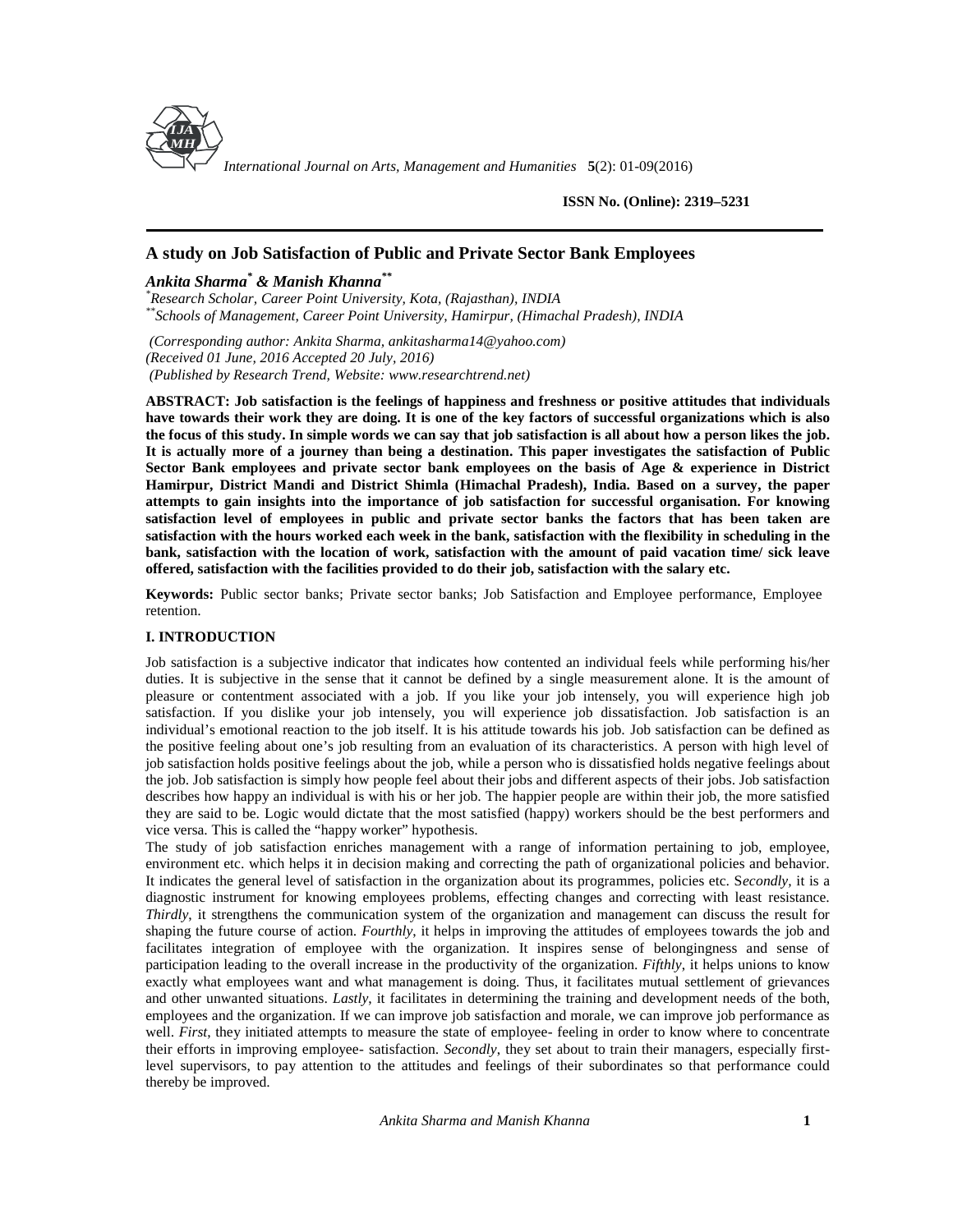The topic of job satisfaction at work is getting wider attention at this time. Job satisfaction is the satisfaction one feels while doing the job. Job satisfaction is one of the important factors, which affect not only the efficiency of the laborers but also such job behavior as absenteeism, accidents, etc. Job satisfaction is the result of employee perception of how well the job provides those things that are viewed important.

## **II. LITERATURE REVIEW**

Herzberg's (1968) theory effectively delineates the reasons of job satisfaction. According to his two-factor theory, there are motivational and hygiene factors present in one's job. Rewards and benefits are hygiene factors, so if they are not present, they will bring dissatisfaction, but their presence will not necessarily bring job satisfaction. Herzberg (1957) has shown that more satisfied workers will tend to add more value to an organization. Unhappy employees, who are motivated by fear of job loss, will not give 100 % of their effort for very long. Mobley and Locke (1969) points out that it can now be the whole story, and emphasizes the concept of value fulfilment rather than expectation, one might well be satisfied, by an unexpected promotion, an unexpected rise in salary, and one might be dissatisfied with an unexpected dismissal. Often values and expectations will coincide, as one tends to confine what one has some expectation of achieving. Satisfaction occurs when the job fulfil what one values. And just as with expectations, values will vary from group to group and between individuals within any one group. Mobley and Locke opinioned that "Job satisfaction and dissatisfaction are functions of the perceived relationship between what one expects and obtains from one's job and how much importance or value one attributes to it." Job satisfaction is also defined as a pleasurable or positive state of mind resulting from the appraisal of one's job or job experiences. Locke (1976) defines job satisfaction as a pleasurable or positive emotional state resulting from the appraisal of one's job or job experiences. Job satisfaction has been studied both as a consequence of many individual and work environment characteristics and as an antecedent to many outcomes. Saleh (1981) states that job satisfaction is a feeling which is a function of the perceived relationship between all that one wants from his job/life and all that one perceives as offering or entailing. The emphasis here is on all that one wants, whether it is important for self definition or not. Beumont (1982) in his article highlights the job satisfaction level of general household in United States & Britain where in there is a close fit relationship in U.S than Britain. In the study he found that in U.S there is a positive relationship between Job Satisfaction and Age where as in Britain it was considerably low. Partridge (1981) studied the job satisfaction level of women in Britain in which he found that the job satisfaction level of women was more as compared with black men, as they normally have low expectations from their jobs. At the same time they have a greater feeling that the alternative jobs available to them differs very less than those available to them. Perie & Baker (1979), in their study concluded that organisation's overall achievement may be directly connected to employee's job satisfaction. Davis *et al*., (1985) Job satisfaction represents a combination of positive or negative feelings that workers have towards their work. Meanwhile, when a worker employed in a business organization, brings with it the needs, desires and experiences which determinates expectations that he has dismissed. Job satisfaction represents the extent to which expectations are and match the real awards. Job satisfaction is closely linked to that individual's behaviour in the work place. Luthans (1989) states that job satisfaction is a pleasurable, or positive emotional state resulting from the appraisal of one's job, or job experience, and is the result of the employee's perception of how well the job provides those things which are viewed as important. Witt & Nye (1992), individuals who perceive their promotion decisions are made in a fair and just manner are likely to experience satisfaction with their jobs. The satisfaction of employee is analyzed actually by the output that the individual produces and it is related to office environment.

## **III. METHODOLOGY, SCOPE AND LIMITATIONS**

Two public sector banks and two private sector banks have been taken for study. In public sector banks it includes Punjab national bank (PNB) and State bank of India (SBI). In private sector banks it includes Housing Development Finance Corporation (HDFC) and Industrial Credit and Investment Corporation of India (ICICI). The area of study is Himachal Pradesh. Himachal Pradesh is actually divided into three divisions which are Kangra division, Mandi Division and Shimla Division. Out of these three divisions one district from each have been taken as representative of whole universe as per convenience sampling. Hence district Hamirpur has been taken from Kangra division, district Mandi has been taken from Mandi division, district Shimla has been taken from Shimla Division. In district Hamirpur there are 39 branches of PNB bank, 14 branches of SBI bank, 4 branches of HDFC bank, 1 branch of ICICI bank. In district Mandi there are 42 branches of PNB bank, 19 branches of SBI bank, 3 branches of HDFC bank, 2 branches of ICICI bank. In district Shimla there are 36 branches of PNB bank, 40 branches of SBI bank, 3 branches of HDFC bank and 3 branches of ICICI bank. 100 employees from each district have been selected. Hence 300 employees for Job Satisfaction have been taken as a sample. Hence total 300 questionnaires for Job Satisfaction have been filled. Data is collected by using primary data means first- hand information through questionnaire. Secondary data has been collected by using books, journals, magazines and internet. Tools for measuring data mean, percentage and Chi-square has been used.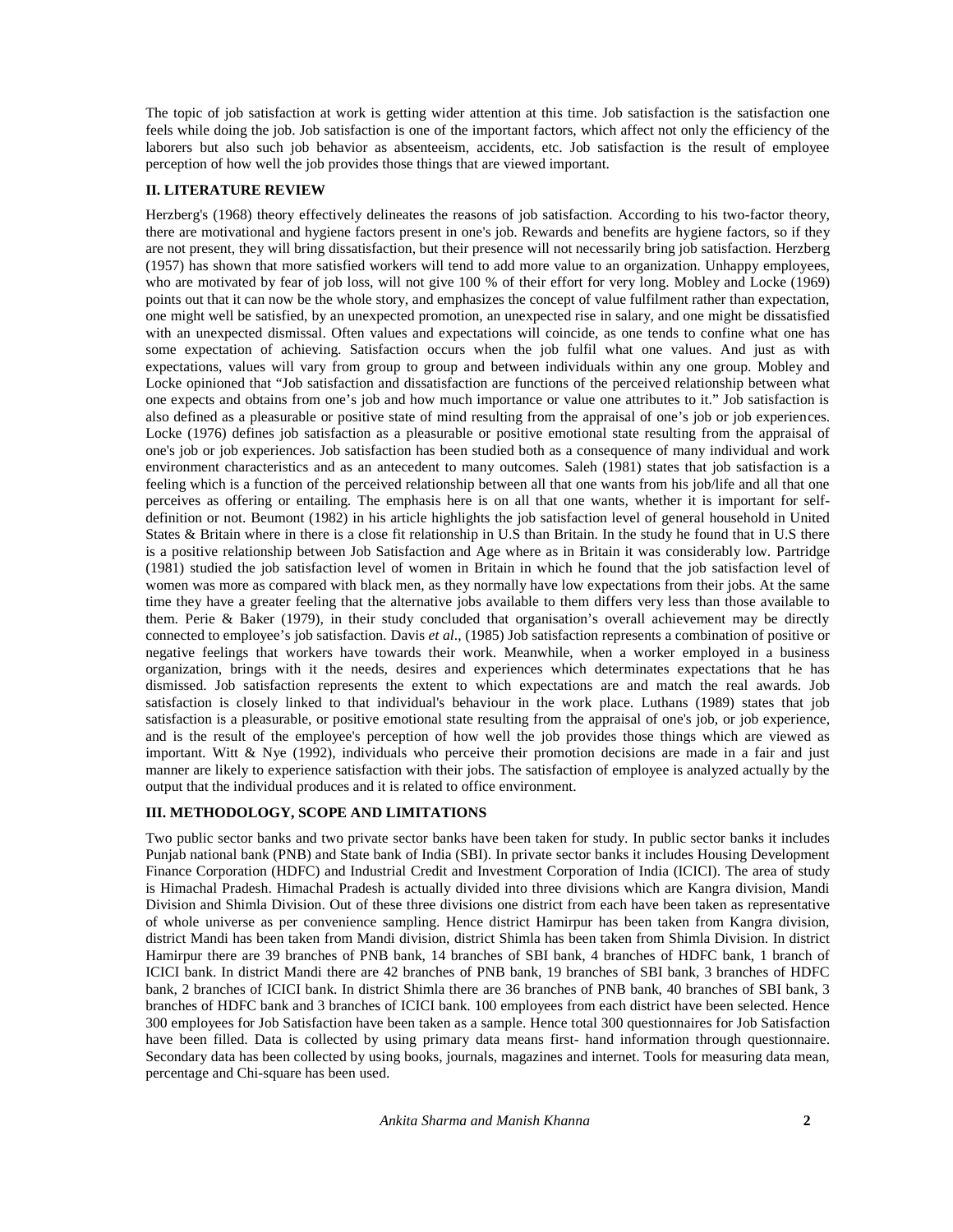|            | Less than 25     | 47(15.7%)     |     |
|------------|------------------|---------------|-----|
| Age        | $25 - 35$        | 118(39.3%)    | 300 |
|            | $35 - 45$        | $111(37.0\%)$ |     |
|            | Above 45         | 24 (8%)       |     |
|            | Less than 1 year | 43(14.3%)     |     |
|            |                  |               |     |
| Experience | 1-5 years        | 123(41%)      | 300 |
|            | 5-10 years       | 87(29%)       |     |
|            | Above10years     | 47(15.7%)     |     |

**Table 1: Profile of the respondents.**

**Source:** Data collected through Questionnaire

## **Table 2: Classification on the basis of age and Satisfaction of employees with the hours worked each day in the bank.**

|              | With the working hours in the bank |                     |                    |                  |                            |              |
|--------------|------------------------------------|---------------------|--------------------|------------------|----------------------------|--------------|
| Age (years)  | <b>Highly</b><br>dissatisfied      | <b>Dissatisfied</b> | <b>Indifferent</b> | <b>Satisfied</b> | <b>Highly</b><br>satisfied | <b>Total</b> |
|              | $\Omega$                           | $\Omega$            | 19                 | 25               | 3                          | 47           |
| Less than 25 | $(0.0\%)$                          | $(0\%)$             | $(40.4\%)$         | 53.2%)           | $6.4%$ )                   | $100.0\%$ )  |
| $25 - 35$    | $\Omega$                           | $\Omega$            | 53                 | 57               | 8                          | 118          |
|              | $(0.0\%)$                          | $(0\%)$             | $(44.9\%)$         | 48.3%)           | $6.8%$ )                   | $100.0\%$ )  |
|              | 2                                  | $\Omega$            | 58                 | 50               |                            | 111          |
| 35-45        | $(1.8\%)$                          | $(0\%)$             | $(52.3\%)$         | $45.0\%$ )       | $0.9\%$ )                  | $100.0\%$ )  |
|              | $\Omega$                           | $\Omega$            | 9                  | 14               |                            | 24           |
| Above 45     | $(0.0\%)$                          | $(0\%)$             | (37.5%)            | (58.3%)          | $(4.2\%)$                  | $100.0\%$ )  |
|              |                                    | $\Omega$            | 139                | 146              | 13                         | 300          |
| Total        | $(0.7\%)$                          | $(0\%)$             | $(46.3\%)$         | (48.7%)          | $(4.3\%)$                  | $100.0\%$ )  |

**Source:** Data collected through Questionnaire, Calculated value of Chi-square = 11.12, Degrees of freedom = 9, Table value  $\omega$  5%) = 19.67

This table 2 shows that more than 54 % less than 25 years, 52 % (25-35), 54 % (35-45) & 58 % above 45 respondents are satisfied with the hours worked each week in the bank. The table no. shows that the value of Pearson chi-square value is 11.120 which is acceptable because the degree of freedom is nine and less than table value means this value is less than 0.05. These findings provide evidence that age group matters in satisfaction with the hours worked each week in the bank.

| Table 3: Classification on the basis of age and Satisfaction of employees with the flexibility in scheduling in |  |
|-----------------------------------------------------------------------------------------------------------------|--|
| the bank.                                                                                                       |  |

|              |                               | Flexibility in scheduling in the bank |                    |                  |                            |              |
|--------------|-------------------------------|---------------------------------------|--------------------|------------------|----------------------------|--------------|
| Age (years)  | <b>Highly</b><br>dissatisfied | dissatisfied                          | <b>Indifferent</b> | <b>Satisfied</b> | <b>Highly</b><br>satisfied | <b>Total</b> |
| Less than 25 | $\Omega$                      | $\Omega$                              | 6                  | 40               |                            | 47           |
|              | $(0\%)$                       | $(0.0\%)$                             | $(12.8\%)$         | $(85.1\%)$       | $(2.1\%)$                  | $(100.0\%)$  |
| $25 - 35$    | $\Omega$                      | 3                                     | 10                 | 92               | 13                         | 118          |
|              | $(0\%)$                       | $(2.5\%)$                             | $(8.5\%)$          | $(78.0\%)$       | $(11.0\%)$                 | $(100.0\%)$  |
| 35-45        | $\Omega$                      |                                       | 16                 | 83               | 5                          | 111          |
|              | $(0\%)$                       | $(6.3\%)$                             | $(14.4\%)$         | $(74.8\%)$       | $(4.5\%)$                  | $(100.0\%)$  |
|              | $\Omega$                      |                                       | 5                  | 18               | $\Omega$                   | 24           |
| Above 45     | $(0\%)$                       | $(4.2\%)$                             | $(20.8\%)$         | $(75.0\%)$       | $(0.0\%)$                  | $(100.0\%)$  |
| Total        | $\Omega$                      | 11                                    | 37                 | 233              | 19                         | 300          |
|              | $(0\%)$                       | $(3.7\%)$                             | $(12.3\%)$         | (77.7%)          | $(6.3\%)$                  | $(100.0\%)$  |

**Source:** Data collected through Questionnaire, Calculated value of Chi-square = 15.46, Degrees of freedom = 9, Table value@5%=19.67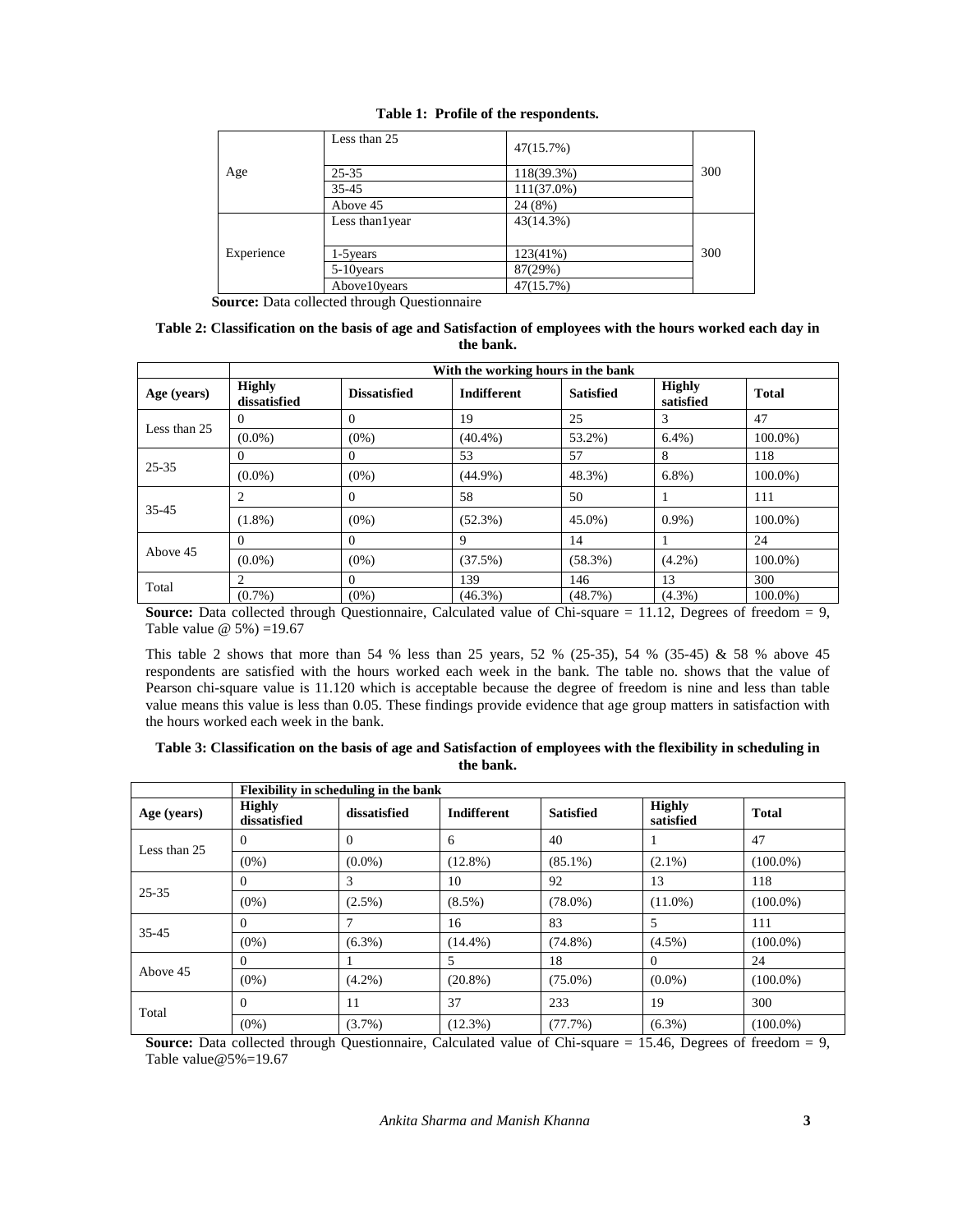The Table 3 shows that more than 85 % less than 25 years, 74 % (25-35), 78 % (35-45) & 75 % above 45 respondents are satisfied with the flexibility in scheduling in the bank. The table no. shows that the value of Pearson chi-square value is 15.467 which is acceptable because the degree of freedom is three and less than table value means this value is less than 0.05.Hence there is relationship between age and satisfaction. These findings provide evidence that age matters in satisfaction the flexibility in scheduling in the bank.

|              |                               | Responses regarding location of work |                    |                  |                            |              |  |
|--------------|-------------------------------|--------------------------------------|--------------------|------------------|----------------------------|--------------|--|
| Age (years)  | <b>Highly</b><br>dissatisfied | dissatisfied                         | <b>Indifferent</b> | <b>Satisfied</b> | <b>Highly</b><br>satisfied | <b>Total</b> |  |
|              |                               |                                      |                    | 30               |                            | 47           |  |
| Less than 25 | $(4.3\%)$                     | $(2.1\%)$                            | $(23.4\%)$         | $(63.8\%)$       | $(6.4\%)$                  | $(100.0\%)$  |  |
|              | 6                             | 2                                    | 20                 | 83               |                            | 118          |  |
| $25 - 35$    | $(5.1\%)$                     | $(1.7\%)$                            | $(16.9\%)$         | $(70.3\%)$       | $(5.9\%)$                  | $(100.0\%)$  |  |
| $35 - 45$    | 4                             | 2                                    | 18                 | 85               |                            | 111          |  |
|              | $(3.6\%)$                     | $(1.8\%)$                            | $(16.2\%)$         | $(76.6\%)$       | $(1.8\%)$                  | $(100.0\%)$  |  |
|              | $\mathfrak{D}$                | $\Omega$                             | 4                  | 18               | $\Omega$                   | 24           |  |
| Above 45     | $(8.3\%)$                     | $(0.0\%)$                            | (16.7%)            | $(75.0\%)$       | $(0.0\%)$                  | $(100.0\%)$  |  |
| Total        | 14                            | 5                                    | 53                 | 216              | 12                         | 300          |  |
|              | $(4.7\%)$                     | $(1.7\%)$                            | (17.7%)            | $(72.0\%)$       | $(4.0\%)$                  | $(100.0\%)$  |  |

**Table 4: Classification on the basis of age and Satisfaction of employees with the location of work.**

**Source:** Data collected through Questionnaire, Calculated value of Chi-square = 7.45, Degrees of freedom = 12, Table value  $@5\%$  = 21.02

The Table 4 shows that more than 63 % less than 25 years, 70 % (25-35), 76 % (35-45) & 75 % above 45 years respondents are satisfied with the location of work. This table shows that the value of Pearson chi-square value is 7.453 which is acceptable because the degree of freedom is twelve and less than table value means this value is less than 0.05.Hence there is relationship between age and satisfaction. These findings do not provide evidence that age matters in satisfaction with the location of work.

**Table 5: Classification on the basis of age and Satisfaction of employees with the amount of paid vacation time/sick leave offered.**

|              | Amount of paid vacation time/sick leave offered |              |                    |                  |                            |              |  |
|--------------|-------------------------------------------------|--------------|--------------------|------------------|----------------------------|--------------|--|
| Age (years)  | <b>Highly</b><br>dissatisfied                   | dissatisfied | <b>Indifferent</b> | <b>Satisfied</b> | <b>Highly</b><br>satisfied | <b>Total</b> |  |
|              |                                                 | $\Omega$     | 10                 | 33               | 4                          | 47           |  |
| Less than 25 | $(0\%)$                                         | $(0.0\%)$    | $(21.3\%)$         | $(70.2\%)$       | $(8.5\%)$                  | $(100.0\%)$  |  |
|              | $\Omega$                                        | 6            | 26                 | 82               | 4                          | 118          |  |
| $25 - 35$    | $(0\%)$                                         | $(5.1\%)$    | $(22.0\%)$         | $(69.5\%)$       | $(3.4\%)$                  | $(100.0\%)$  |  |
|              | 0                                               | 3            | 23                 | 82               | 3                          | 111          |  |
| $35 - 45$    | $(0\%)$                                         | $(2.7\%)$    | $(20.7\%)$         | $(73.9\%)$       | (2.7%)                     | $(100.0\%)$  |  |
|              | 0                                               | $\Omega$     | 8                  | 15               |                            | 24           |  |
| Above 45     | $(0\%)$                                         | $(0.0\%)$    | $(33.3\%)$         | $(62.5\%)$       | $(4.2\%)$                  | $(100.0\%)$  |  |
|              | $\Omega$                                        | 9            | 67                 | 212              | 12                         | 300          |  |
| Total        | $(0\%)$                                         | $(3.0\%)$    | (22.3%)            | $(70.7\%)$       | $(4.0\%)$                  | $(100.0\%)$  |  |

**Source:** Data collected through Questionnaire, Calculated value of Chi-square  $= 8.71$ , Degrees of freedom  $= 9$ , Table value  $@5\%$  = 16.91

The Table 5 shows that more than 70 % less than 25 years, 70 % (25-35), 73 % (35-45) & 63 % above 45 years respondents are satisfied with the amount of paid vacation time/ sick leave. The Table 5 shows that the value of Pearson chi-square value is 8.712 which are acceptable because the degree of freedom is 9 and less than table value means this value is l less than 0.05. Hence there is relationship between age and satisfaction. These findings do not provide evidence that age matters in satisfaction with the amount of paid vacation time/ sick leave. The Table 6 shows that more than 90 % less than 25 years, 92% (25-35), 91% (35-45) & 91% above 45 years respondents are satisfied with the facilities provided to do their job. This 5.25 table shows that the value of Pearson chi-square value is 7.224 which is acceptable because the degree of freedom is twelve and less than table value means this value is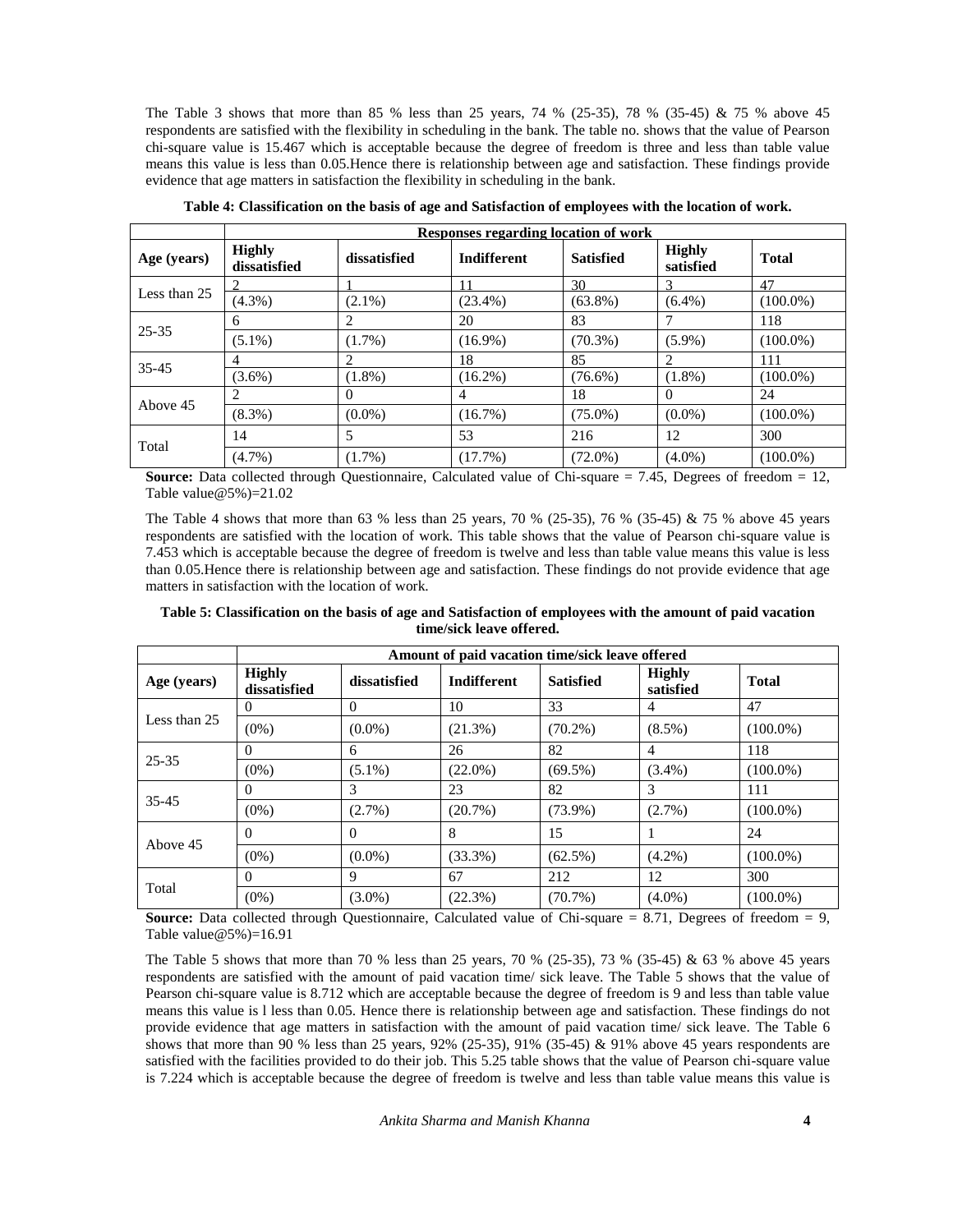less than 0.05.Hence there is relationship between sex and satisfaction. These findings do not provide evidence that age matters in satisfaction the facilities provided to do their job.

| Table 6: Classification on the basis of age and Satisfaction of employees with the facilities provided to do their |  |
|--------------------------------------------------------------------------------------------------------------------|--|
| job.                                                                                                               |  |

|              | Facilities provided to do their job |                     |                    |                  |                            |              |  |  |
|--------------|-------------------------------------|---------------------|--------------------|------------------|----------------------------|--------------|--|--|
| Age (years)  | <b>Highly</b><br>dissatisfied       | <b>Dissatisfied</b> | <b>Indifferent</b> | <b>Satisfied</b> | <b>Highly</b><br>satisfied | <b>Total</b> |  |  |
| Less than 25 | 0                                   |                     | 4                  | 42               | $\Omega$                   | 47           |  |  |
|              | $(0.0\%)$                           | $(2.1\%)$           | $(8.5\%)$          | $(89.4\%)$       | $(0.0\%)$                  | $(100.0\%)$  |  |  |
| $25 - 35$    |                                     | $\Omega$            | 5                  | 109              | 3                          | 118          |  |  |
|              | $(0.8\%)$                           | $(0.0\%)$           | $(4.2\%)$          | $(92.4\%)$       | $(2.5\%)$                  | $(100.0\%)$  |  |  |
| $35 - 45$    |                                     | 2                   | 6                  | 101              |                            | 111          |  |  |
|              | $(0.9\%)$                           | $(1.8\%)$           | $(5.4\%)$          | $(91.0\%)$       | $(0.9\%)$                  | $(100.0\%)$  |  |  |
|              | $\theta$                            | $\Omega$            |                    | 22               |                            | 24           |  |  |
| Above 45     | $(0.0\%)$                           | $(0.0\%)$           | $(4.2\%)$          | $(91.7\%)$       | $(4.2\%)$                  | $(100.0\%)$  |  |  |
|              | 2                                   | 3                   | 16                 | 274              | 5                          | 300          |  |  |
| Total        | $0.7\%$ )                           | $(1.0\%)$           | $(5.3\%)$          | $(91.3\%)$       | $(1.7\%)$                  | $(100.0\%)$  |  |  |

**Source:** Data collected through Questionnaire, Calculated value of Chi-square = 7.3, Degrees of freedom = 9, Table  $value@5% = 16.91$ 

**Table 7: Classification on the basis of age and Satisfaction of employees with their salary.**

|              | Satisfaction of employees with their salary |                |                    |                  |                            |              |
|--------------|---------------------------------------------|----------------|--------------------|------------------|----------------------------|--------------|
| Age (years)  | <b>Highly</b><br>dissatisfied               | dissatisfied   | <b>Indifferent</b> | <b>Satisfied</b> | <b>Highly</b><br>satisfied | <b>Total</b> |
|              | 0                                           | 8              | 4                  | 23               | 12                         | 47           |
| Less than 25 | $(0.0\%)$                                   | $(17.0\%)$     | $(8.5\%)$          | $(48.9\%)$       | $(25.5\%)$                 | $(100.0\%)$  |
| $25 - 35$    | $\Omega$                                    | 12             | 9                  | 77               | 20                         | 118          |
|              | $(0.0\%)$                                   | $(10.2\%)$     | $(7.6\%)$          | $(65.3\%)$       | $(16.9\%)$                 | $(100.0\%)$  |
| $35 - 45$    | 0                                           | 17             | 12                 | 65               | 17                         | 111          |
|              | $(0.0\%)$                                   | $(15.3\%)$     | $(10.8\%)$         | $(58.6\%)$       | $(15.3\%)$                 | $(100.0\%)$  |
|              | $\Omega$                                    | $\overline{c}$ | 3                  | 13               | 6                          | 24           |
| Above 45     | $(0.0\%)$                                   | $(8.3\%)$      | $(12.5\%)$         | $(54.2\%)$       | $(25.0\%)$                 | $(100.0\%)$  |
|              | $\Omega$                                    | 39             | 28                 | 178              | 55                         | 300          |
| Total        | $(0.0\%)$                                   | $(13.0\%)$     | $(9.3\%)$          | $(59.3\%)$       | $(18.3\%)$                 | $(100.0\%)$  |

**Source:** Data collected through Questionnaire, Calculated value of Chi-square = 7.3, Degrees of freedom = 9, Table  $value@5\% = 16.91$ 

The table 7 shows that more than 49 % less than 25 years, 65 % (25-35), 58 % (35-45) & 54 % above 45 years respondents are satisfied with their salary. This 5.2.6 table shows that the value of Pearson chi-square value is 7.349 which are acceptable because the degree of freedom is nine and less than table value means this value is less than 0.05.Hence there is relationship between age and satisfaction. These findings do provide evidence that age matters in satisfaction with their salary.

The table no.8 shows that more than 59 % less than 1 years, 50 % (1-5), 49 % (5-10) & 47 % above 10 years of experience respondents are somewhat satisfied with the hours worked each week in the bank. This table shows that the value of Pearson chi-square value is 8.941 which is acceptable because the degree of freedom is nine and less than table value means this value is less than 0.05.Hence there is relationship between experience and satisfaction. These findings do not provide evidence that experience matters in satisfaction with the hours worked each week.

The Table 9 shows that more than 81 % less than 1 years, 84 %  $(1-5)$ , 71 %  $(5-10)$  & 72 % above 10 years of experience respondents are satisfied with the flexibility in scheduling in the banks. The table no.5.42 shows that the value of Pearson chi-square value is 10.286 which is acceptable because the degree of freedom is nine and less than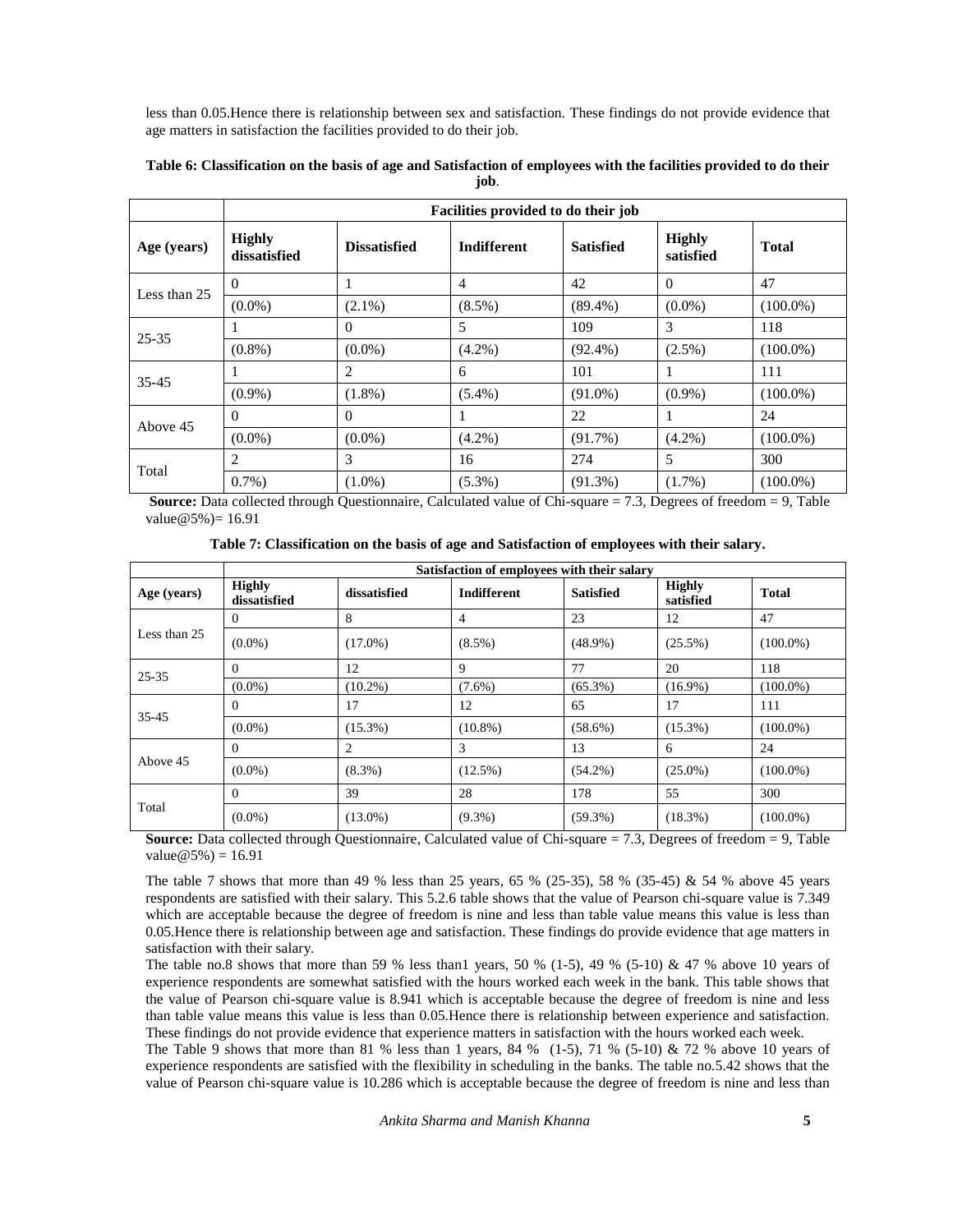table value means this value is less than 0.05. These findings do not provide evidence that experience matters in satisfaction with the flexibility in scheduling in the bank.

|                              | Responses regarding hours worked each day in a bank |              |                    |                  |                            |              |  |  |
|------------------------------|-----------------------------------------------------|--------------|--------------------|------------------|----------------------------|--------------|--|--|
| <b>Experience</b><br>(vears) | <b>Highly</b><br>dissatisfied                       | dissatisfied | <b>Indifferent</b> | <b>Satisfied</b> | <b>Highly</b><br>satisfied | <b>Total</b> |  |  |
|                              | $\theta$                                            | $\Omega$     | 17                 | 23               | 3                          | 43           |  |  |
| Less than 1                  | $(0.0\%)$                                           | $(0.0\%)$    | $(39.5\%)$         | $(53.5\%)$       | $(7.0\%)$                  | $(100.0\%)$  |  |  |
|                              | $\Omega$                                            | $\Omega$     | 55                 | 61               |                            | 123          |  |  |
| $1-5$                        | $(0.0\%)$                                           | $(0.0\%)$    | $(44.7\%)$         | $(49.6\%)$       | $(5.7\%)$                  | $(100.0\%)$  |  |  |
|                              |                                                     | $\Omega$     | 42                 | 41               | 2                          | 87           |  |  |
| $5-10$                       | $(2.3\%)$                                           | $(0.0\%)$    | $(48.3\%)$         | $(47.1\%)$       | $(2.3\%)$                  | $(100.0\%)$  |  |  |
|                              | $\Omega$                                            | $\Omega$     | 25                 | 21               |                            | 47           |  |  |
| Above 10                     | $(0.0\%)$                                           | $(0.0\%)$    | $(53.2\%)$         | $(44.7\%)$       | $(2.1\%)$                  | $(100.0\%)$  |  |  |
|                              | 2                                                   | $\Omega$     | 139                | 146              | 13                         | 300          |  |  |
| Total                        | $(0.7\%)$                                           | $(0.0\%)$    | $(46.3\%)$         | (48.7%)          | $(4.3\%)$                  | $(100.0\%)$  |  |  |

## **Table 8: Classification on the basis of Experience and Satisfaction of employees with the hours worked each day in the bank.**

**Source:** Data collected through Questionnaire, Calculated value of Chi-square = 8.94, Degrees of freedom = 9, Table value  $@5\% = 16.919$ 

| Table 9: Classification on the basis of Experience and Satisfaction of employees with the flexibility in |  |
|----------------------------------------------------------------------------------------------------------|--|
| scheduling in the bank.                                                                                  |  |

|                              |                               | Flexibility in scheduling in the bank |                    |                  |                            |              |  |
|------------------------------|-------------------------------|---------------------------------------|--------------------|------------------|----------------------------|--------------|--|
| <b>Experience</b><br>(years) | <b>Highly</b><br>dissatisfied | dissatisfied                          | <b>Indifferent</b> | <b>Satisfied</b> | <b>Highly</b><br>satisfied | <b>Total</b> |  |
| Less than 1                  | $\Omega$                      | $\Omega$                              | 6                  | 35               | 2                          | 43           |  |
|                              | $(0.0\%)$                     | $(0.0\%)$                             | $(14.0\%)$         | $(81.4\%)$       | $(4.7\%)$                  | $(100.0\%)$  |  |
|                              | $\Omega$                      | 3                                     | 10                 | 99               | 11                         | 123          |  |
| $1 - 5$                      | $(0.0\%)$                     | $2.4\%$ )                             | $(8.1\%)$          | $(80.5\%)$       | $(8.9\%)$                  | $(100.0\%)$  |  |
|                              | $\Omega$                      | 5                                     | 14                 | 65               | 3                          | 87           |  |
| $5 - 10$                     | $(0.0\%)$                     | $(5.7\%)$                             | $(16.1\%)$         | (74.7%)          | $(3.4\%)$                  | $(100.0\%)$  |  |
|                              | $\Omega$                      | 3                                     | 7                  | 34               | 3                          | 47           |  |
| Above 10                     | $(0.0\%)$                     | $(6.4\%)$                             | $(14.9\%)$         | (72.3%)          | $(6.4\%)$                  | $(100.0\%)$  |  |
|                              | $\Omega$                      | 11                                    | 37                 | 233              | 19                         | 300          |  |
| Total                        | $(0.0\%)$                     | $(3.7\%)$                             | $(12.3\%)$         | (77.7%)          | $(6.3\%)$                  | $(100.0\%)$  |  |

**Source:** Data collected through Questionnaire, Calculated value of Chi-square = 10.28, Degrees of freedom = 9 Table value@5%)=  $16.919$ 

This table no. 10 shows that more than 73 % less than 1 years, 74 % (1-5), 81 % (5-10) & 82 % above 10 years of experience respondents are satisfied with the location of work. The table no. shows that the value of Pearson chi square value is 7.177 which is acceptable because the degree of freedom is twelve and less than table value means this value is less than 0.05. Hence there is relationship between experience and satisfaction. These findings do not provide evidence that experience matters in satisfaction with location of work.

The Table 11 shows that more than 79 % less than 1 years, 72 %  $(1-5)$ , 75%  $(5-10)$  & 74 % above 10years of experience respondents are satisfied with the amount of paid vacation time/sick leave offered. This table shows that the value of Pearson chi-square value is 6.448 which is acceptable because the degree of freedom is nine and less than table value means this value is less than 0.05. These findings do not provide evidence that experience matters in satisfaction with the amount of paid vacation time/sick leave offered.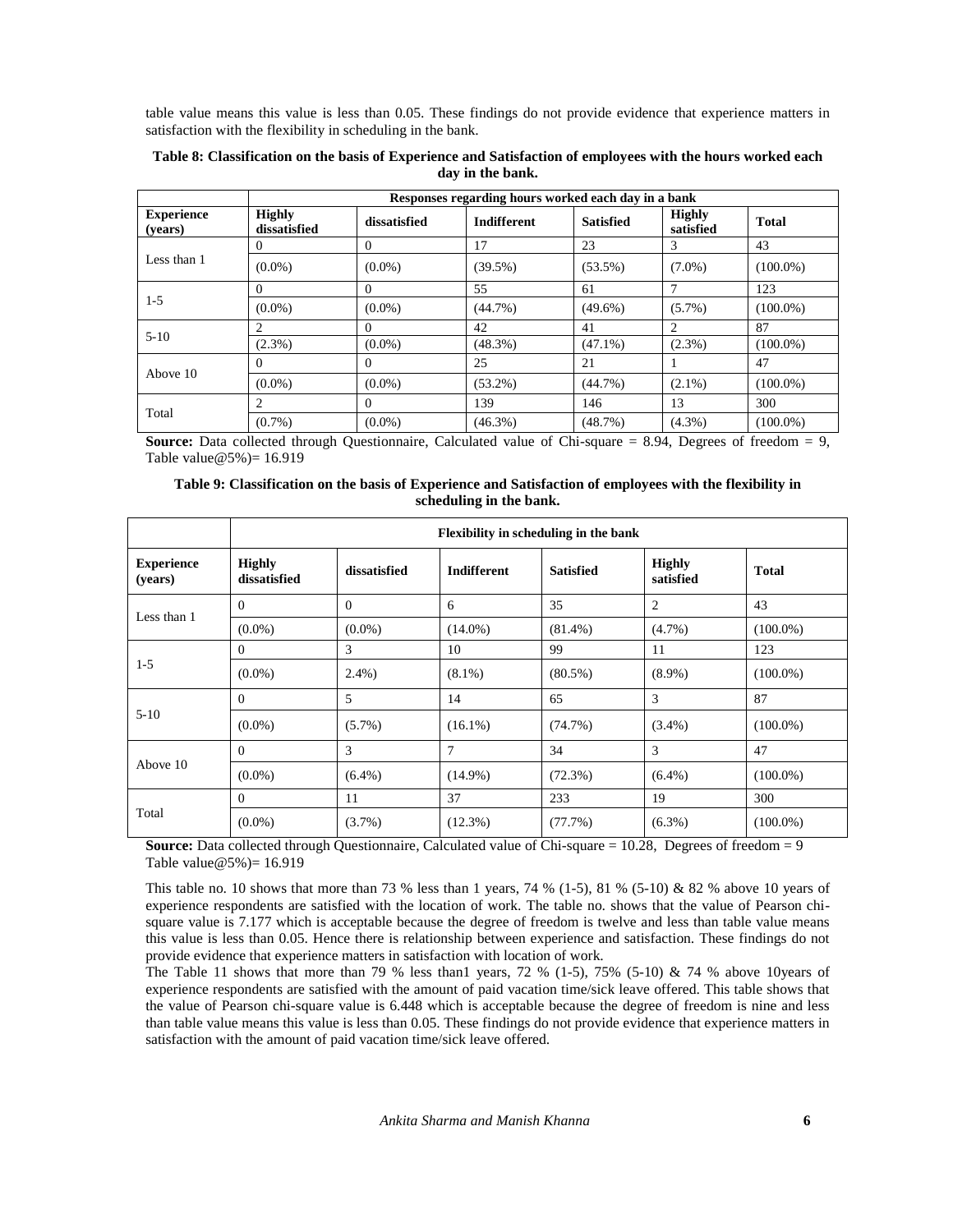|                              | Responses regarding location of work |              |                    |                  |                            |              |
|------------------------------|--------------------------------------|--------------|--------------------|------------------|----------------------------|--------------|
| <b>Experience</b><br>(years) | <b>Highly</b><br>dissatisfied        | dissatisfied | <b>Indifferent</b> | <b>Satisfied</b> | <b>Highly</b><br>satisfied | <b>Total</b> |
| Less than 1                  | 2                                    |              | 8                  | 29               | 3                          | 43           |
|                              | $(4.7\%)$                            | $(2.3\%)$    | $(18.6\%)$         | $(67.4\%)$       | $(7.0\%)$                  | $(100.0\%)$  |
| $1-5$                        | 7                                    | 2            | 23                 | 84               | 7                          | 123          |
|                              | $(5.7\%)$                            | $(1.6\%)$    | (18.7%)            | $(68.3\%)$       | $(5.7\%)$                  | $(100.0\%)$  |
| $5-10$                       | $\overline{c}$                       | 1            | 14                 | 69               | 1                          | 87           |
|                              | $(2.3\%)$                            | $(1.1\%)$    | $(16.1\%)$         | $(79.3\%)$       | $(1.1\%)$                  | $(100.0\%)$  |
| Above 10                     | 3                                    |              | 8                  | 34               | 1                          | 47           |
|                              | $(6.4\%)$                            | $(2.1\%)$    | $(17.0\%)$         | $(72.3\%)$       | $(2.1\%)$                  | $(100.0\%)$  |
| Total                        | 14                                   | 5            | 53                 | 216              | 12                         | 300          |
|                              | $(4.7\%)$                            | $(1.7\%)$    | (17.7%)            | $(72.0\%)$       | $(4.0\%)$                  | $(100.0\%)$  |

**Table 10: Classification on the basis of Experience and Satisfaction of employees with the location of work.**

**Source:** Data collected through Questionnaire, Calculated value of Chi-square = 7.17, Degrees of freedom = 9, Table value  $@5\% = 16.919$ 

|  |                                        | Table 11: Classification on the basis of Experience and Satisfaction of employees with the amount of |
|--|----------------------------------------|------------------------------------------------------------------------------------------------------|
|  | paid vacation time/sick leave offered. |                                                                                                      |

|                              | Amount of paid vacation time/sick leave offered |                     |                    |                  |                            |             |
|------------------------------|-------------------------------------------------|---------------------|--------------------|------------------|----------------------------|-------------|
| <b>Experience</b><br>(years) | <b>Highly</b><br>dissatisfied                   | <b>Dissatisfied</b> | <b>Indifferent</b> | <b>Satisfied</b> | <b>Highly</b><br>satisfied | Total       |
| Less than 1                  |                                                 |                     | 8                  | 30               | 4                          | 43          |
|                              | $(0.0\%)$                                       | $(2.3\%)$           | $(18.6\%)$         | $(69.8\%)$       | $(9.3\%)$                  | $(100.0\%)$ |
| $1-5$                        | $\Omega$                                        | 5                   | 29                 | 85               | 4                          | 123         |
|                              | $(0.0\%)$                                       | $(4.1\%)$           | $(23.6\%)$         | $(69.1\%)$       | $(3.3\%)$                  | $(100.0\%)$ |
| $5 - 10$                     | $\Omega$                                        | 3                   | 18                 | 63               | 3                          | 87          |
|                              | $(0.0\%)$                                       | $(3.4\%)$           | (20.7%)            | $(72.4\%)$       | $(3.4\%)$                  | $(100.0\%)$ |
| Above 10                     | $\Omega$                                        | $\Omega$            | 12                 | 34               |                            | 47          |
|                              | $(0.0\%)$                                       | $(0.0\%)$           | $(25.5\%)$         | $(72.3\%)$       | $(2.1\%)$                  | $(100.0\%)$ |
| Total                        | $\Omega$                                        | 9                   | 67                 | 212              | 12                         | 300         |
|                              | $(0.0\%)$                                       | $(3.0\%)$           | (22.3%)            | $(70.7\%)$       | $(4.0\%)$                  | $(100.0\%)$ |

**Source:** Data collected through Questionnaire, Calculated value of Chi-square = 6.44, Degrees of freedom = 9, Table value  $@5\% = 16.919$ 

The Table 12 shows that more than 89 % less than 1 years, 88 % (1-5), 92 % (5-10) & 94 % above 10 years of experience respondents are satisfied with facilities provided to do their job. The table no. shows that the value of Pearson chi-square value is 6.819 which is acceptable because the degree of freedom is twelve and less than table value means this value is less than 0.05.Hence there is relationship between experience and satisfaction.. These findings do provide evidence that experience matters in satisfaction with the facilities provided to do their job.

The table 13 shows that more than 46 % less than 1 years, 64 % (1-5), 59 % (5-10) & 62 % above 10 years of experience respondents are satisfied with their salary. This table shows that the value of Pearson chi-square value is 12.074 which is acceptable because the degree of freedom is nine and less than table value means this value is less than 0.05. These findings do not provide evidence that experience matters in satisfaction with their salary.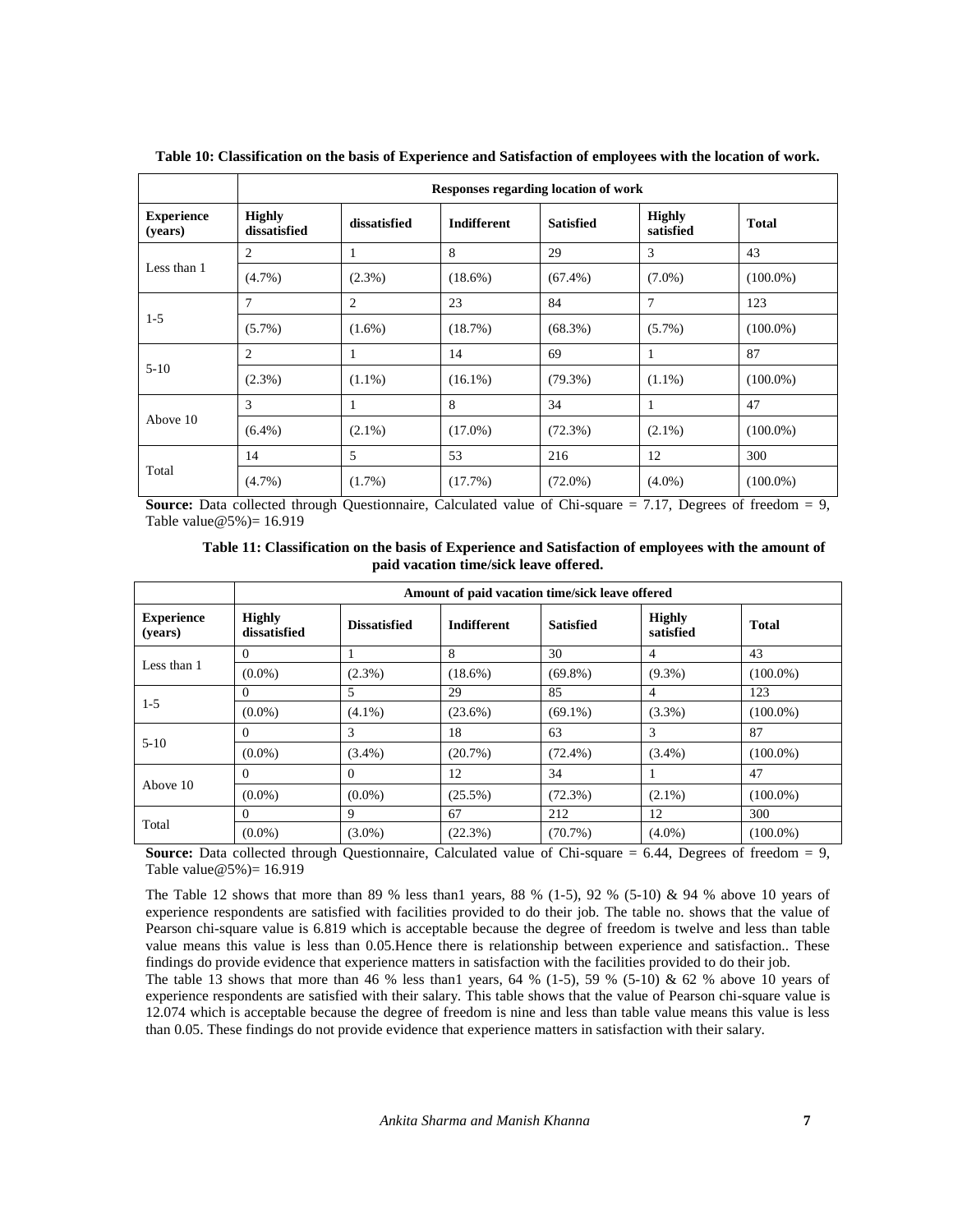| to do their job.             |                                     |                     |                    |                  |                            |              |
|------------------------------|-------------------------------------|---------------------|--------------------|------------------|----------------------------|--------------|
|                              | Facilities provided to do their job |                     |                    |                  |                            |              |
| <b>Experience</b><br>(years) | <b>Highly</b><br>dissatisfied       | <b>Dissatisfied</b> | <b>Indifferent</b> | <b>Satisfied</b> | <b>Highly</b><br>satisfied | <b>Total</b> |
|                              | $\theta$                            |                     | 4                  | 38               |                            | 43           |
| Less than 1                  | $(0.0\%)$                           | $(2.3\%)$           | $(9.3\%)$          | $(88.4\%)$       | $(0.0\%)$                  | $(100.0\%)$  |
| $1-5$                        |                                     |                     |                    | 114              |                            | 123          |
|                              | $(0.8\%)$                           | $(0.0\%)$           | $(4.1\%)$          | (92.7%)          | $(2.4\%)$                  | $(100.0\%)$  |
|                              |                                     |                     | 4                  | 80               |                            | 87           |

 $(1.1\%)$   $(1.1\%)$   $(4.6\%)$   $(92.0\%)$   $(1.1\%)$   $(100.0\%)$ 

0  $1$   $3$   $42$   $1$   $47$  $(0.0\%)$   $(2.1\%)$   $(6.4\%)$   $(89.4\%)$   $(2.1\%)$   $(100.0\%)$ 

2 3 16 274 5 300  $(0.7%)$   $(1\%)$   $(5.5%)$   $(91.5%)$   $(1.3%)$   $(100.0%)$ 

## **Table 12: Classification on the basis of Experience and Satisfaction of employees with the facilities provided to do their job.**

**Source:** Data collected through Questionnaire, Calculated value of Chi-square = 6.81, Degrees of freedom = 12 Table value@5%)= 21.026

|                              | Satisfaction of employees with their salary |                     |                    |                  |                            |              |
|------------------------------|---------------------------------------------|---------------------|--------------------|------------------|----------------------------|--------------|
| <b>Experience</b><br>(vears) | <b>Highly</b><br>dissatisfied               | <b>Dissatisfied</b> | <b>Indifferent</b> | <b>Satisfied</b> | <b>Highly</b><br>satisfied | <b>Total</b> |
| Less than 1                  | 0                                           | 8                   | 3                  | 20               | 12                         | 43           |
|                              | $(0.0\%)$                                   | $(18.6\%)$          | $(7.0\%)$          | $(46.5\%)$       | $(27.9\%)$                 | $(100.0\%)$  |
| $1 - 5$                      | 0                                           | 15                  | 9                  | 78               | 21                         | 123          |
|                              | $(0.0\%)$                                   | $(12.2\%)$          | $(7.3\%)$          | $(63.4\%)$       | $(17.1\%)$                 | $(100.0\%)$  |
| $5 - 10$                     | 0                                           | 12                  | 13                 | 51               | 11                         | 87           |
|                              | $(0.0\%)$                                   | $(13.8\%)$          | $(14.9\%)$         | $(58.6\%)$       | $(12.6\%)$                 | $(100.0\%)$  |
| Above 10                     | $\Omega$                                    | 4                   | 3                  | 29               | 11                         | 47           |
|                              | $(0.0\%)$                                   | $(8.5\%)$           | $(6.4\%)$          | $(61.7\%)$       | $(23.4\%)$                 | $(100.0\%)$  |
| Total                        | $\Omega$                                    | 39                  | 28                 | 178              | 55                         | 300          |
|                              | $(0.0\%)$                                   | $(13.0\%)$          | $(9.3\%)$          | $(59.3\%)$       | $(18.3\%)$                 | $(100.0\%)$  |

**Source:** Data collected through Questionnaire, Calculated value of Chi-square = 12.07, Degrees of freedom = 9, Table value  $@5\% = 16.91$ 

#### **IV. CONCLUSION**

5-10

Total

Above 10 (0.0%)

#### **(i) Satisfaction of employees with hours worked each day in the bank:**

**On the basis of Age-** These findings provide evidence that age group matters in satisfaction with the hours worked each week in the bank.

**On the basis of Experience -** There is relationship between experience and satisfaction. These findings do not provide evidence that experience matters in satisfaction with the hours worked each week in the bank.

#### **(ii) Satisfaction of employees with the flexibility in scheduling in the bank:**

**On the basis of Age -** there is relationship between age and satisfaction. These findings provide evidence that age matters in satisfaction the flexibility in scheduling in the bank.

**On the basis of Experience -** These findings do not provide evidence that experience matters in satisfaction with the flexibility in scheduling in the bank.

## **(iii) Satisfaction of employees with the location of work:**

**On the basis of Age -** there is relationship no between age and satisfaction. These findings do not provide evidence that age matters in satisfaction with the location of work.

**On the basis of Experience -** These findings do not provide evidence that experience matters in satisfaction with location of work.